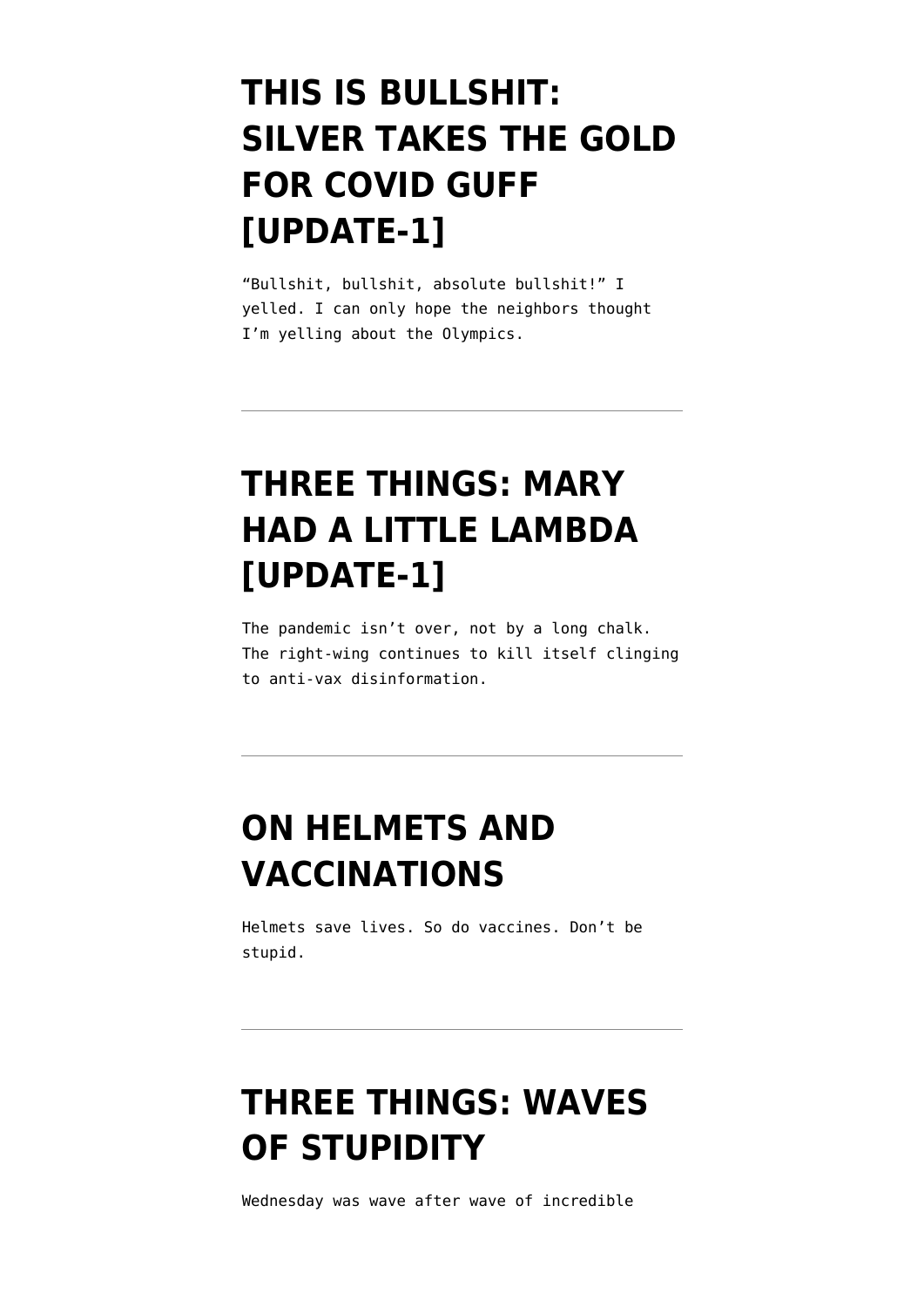stupidity, from anti-vaxx crackpots to moon madness. Make it stop!

## **[FERTILE GROUND: LACK](https://www.emptywheel.net/2021/05/12/fertile-ground-lack-of-broadband-and-disinformation-proliferation/) [OF BROADBAND AND](https://www.emptywheel.net/2021/05/12/fertile-ground-lack-of-broadband-and-disinformation-proliferation/) [DISINFORMATION](https://www.emptywheel.net/2021/05/12/fertile-ground-lack-of-broadband-and-disinformation-proliferation/) [PROLIFERATION](https://www.emptywheel.net/2021/05/12/fertile-ground-lack-of-broadband-and-disinformation-proliferation/)**

The lack of broadband infrastructure serving Americans uniformly leaves them prey to disinformation about existential matters. This country needs broadband everywhere.

#### **[THE DAY AFTER THE](https://www.emptywheel.net/2021/05/10/day-after-2nd-covid-mothers-day/) [SECOND COVID](https://www.emptywheel.net/2021/05/10/day-after-2nd-covid-mothers-day/) [MOTHER'S DAY](https://www.emptywheel.net/2021/05/10/day-after-2nd-covid-mothers-day/)**

The cards have been opened and read, the flowers admired, you made your phone call to the mothers in your life yesterday to tell them you care. Now prove you really care and follow through.

#### **[INDIA'S COVID SURGE:](https://www.emptywheel.net/2021/04/27/indias-covid-surge-curious-facets-us-response/) [THE CURIOUS FACETS](https://www.emptywheel.net/2021/04/27/indias-covid-surge-curious-facets-us-response/) [OF U.S. RESPONSE](https://www.emptywheel.net/2021/04/27/indias-covid-surge-curious-facets-us-response/)**

Angry ranting at the U.S. and Big Pharma never let up this past weekend while the U.S.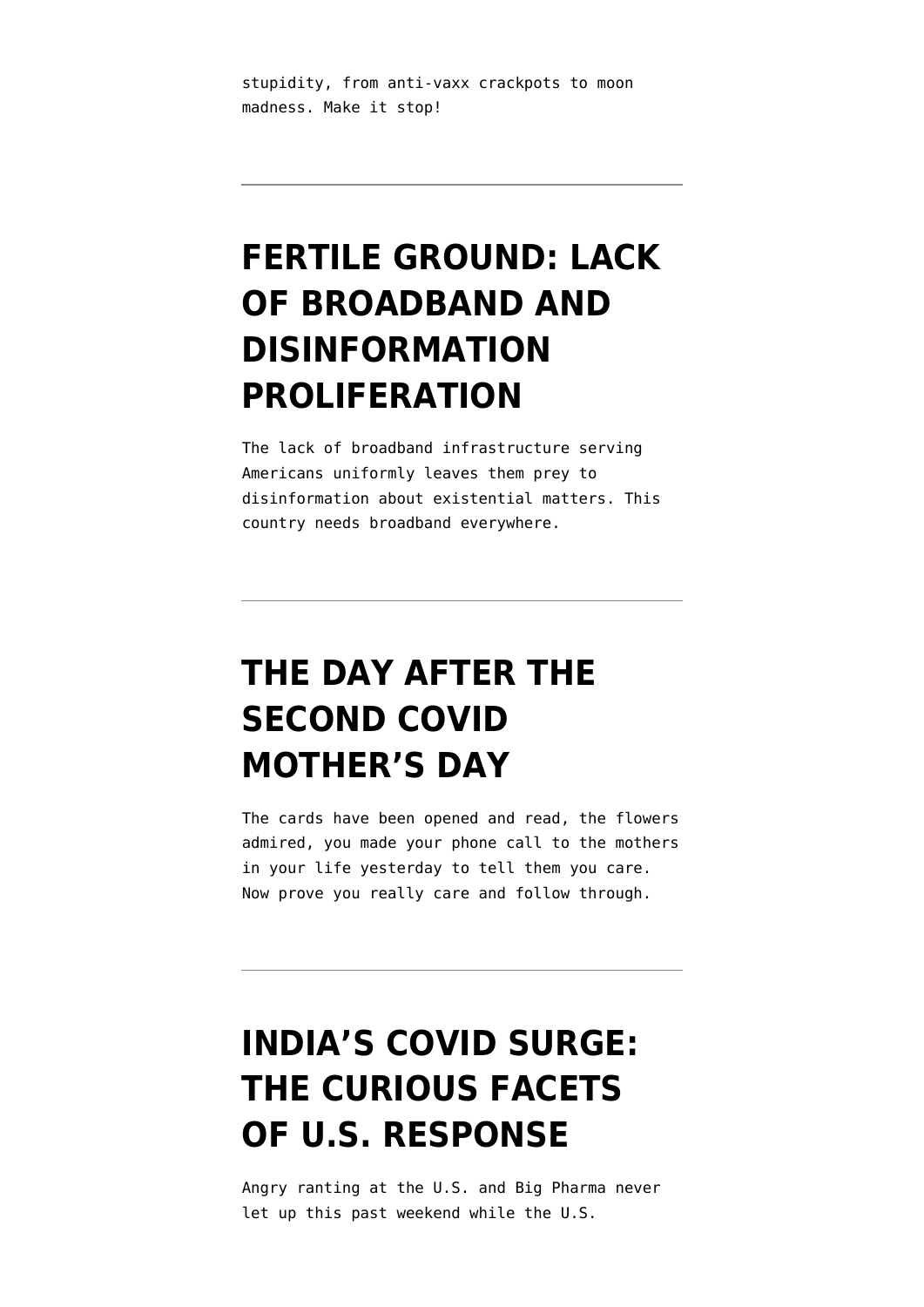formulated a response to India's explosive COVID surge. While complaints received ample air, news media didn't address several curious facets.

## **[SOFT-HANDED](https://www.emptywheel.net/2021/04/25/soft-handed-dudes-and-fast-food-what-could-go-wrong/) [ACADEMIC DUDES AND](https://www.emptywheel.net/2021/04/25/soft-handed-dudes-and-fast-food-what-could-go-wrong/) [MINIMUM WAGE FAST](https://www.emptywheel.net/2021/04/25/soft-handed-dudes-and-fast-food-what-could-go-wrong/) [FOOD: WHAT COULD GO](https://www.emptywheel.net/2021/04/25/soft-handed-dudes-and-fast-food-what-could-go-wrong/) [WRONG?](https://www.emptywheel.net/2021/04/25/soft-handed-dudes-and-fast-food-what-could-go-wrong/)**

Why would any food service or retail employer think for a moment that minimum wage workers would be beating down the doors to come back to more of the same if their health and their lives had been and could be again at risk, for an absurdly low wage?

# **[3 THINGS: MYTHS OF](https://www.emptywheel.net/2021/04/13/3-things-myths-of-overnight-success-herd-immunity-and-covid-19-vaccine/) [OVERNIGHT SUCCESS,](https://www.emptywheel.net/2021/04/13/3-things-myths-of-overnight-success-herd-immunity-and-covid-19-vaccine/) [HERD IMMUNITY, AND](https://www.emptywheel.net/2021/04/13/3-things-myths-of-overnight-success-herd-immunity-and-covid-19-vaccine/) [COVID-19 VACCINE](https://www.emptywheel.net/2021/04/13/3-things-myths-of-overnight-success-herd-immunity-and-covid-19-vaccine/)**

Too many people are dragging their feet getting a COVID-19 vaccine, some actively refusing to get vaccinated. Will we ever stop the spread of COVID if the hesitant and resistant continue to heed to misinfo and disinfo?